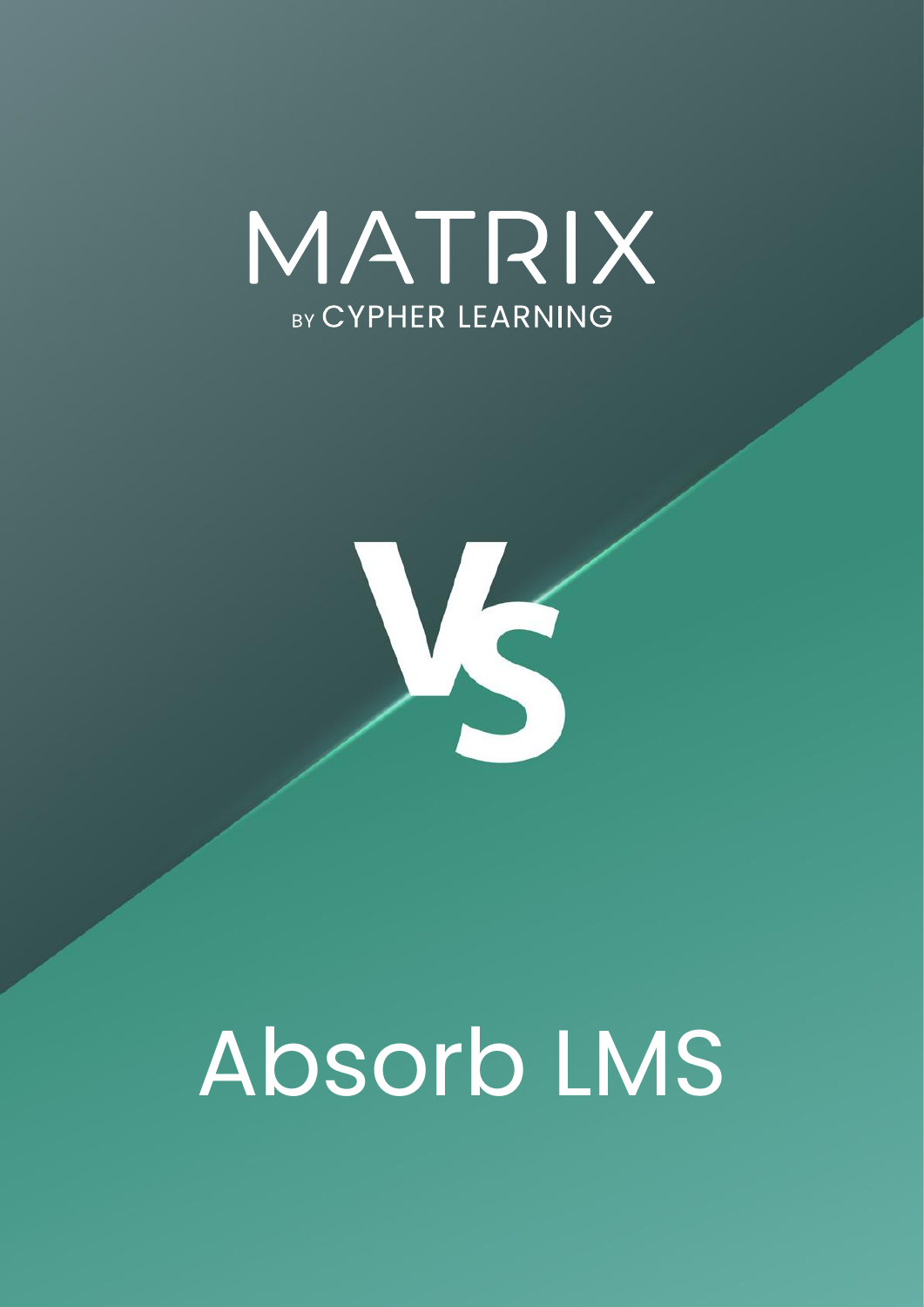## **Table of Contents**

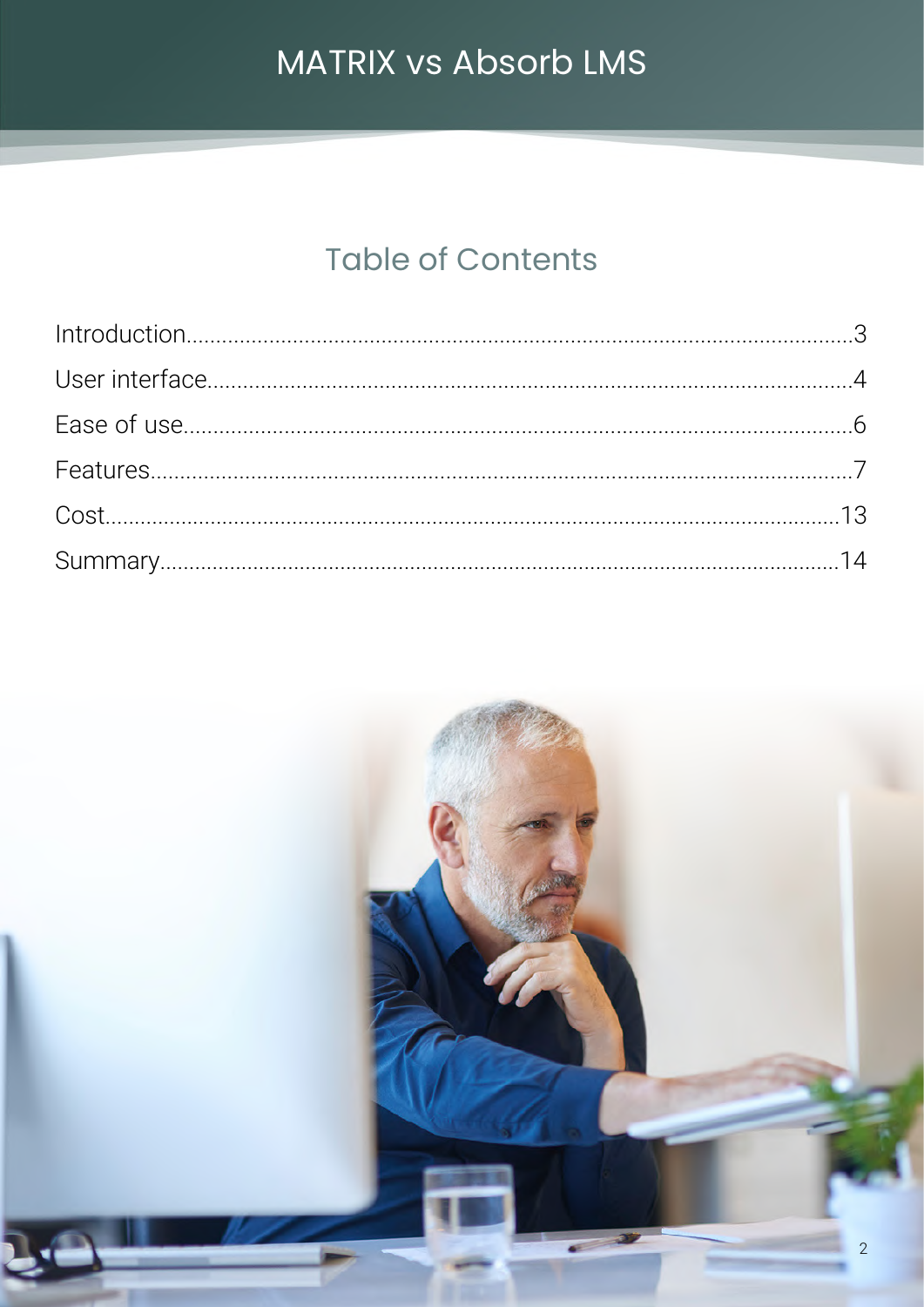## <span id="page-2-0"></span>Introduction

This is a detailed comparison between MATRIX and Absorb LMS, taking into consideration the features, functionality, and cost of each platform.

MATRIX is a learning management system (LMS) for use by small and medium-sized businesses, as well as large corporations. MATRIX helps companies manage all training activities, such as creating and delivering training content, evaluating employee performance, training clients and partners, and selling online courses. MATRIX is a product of CYPHER LEARNING, a company that specializes in providing learning platforms for organizations around the world.

Absorb LMS is a cloud-hosted learning management system for medium and large-sized businesses.

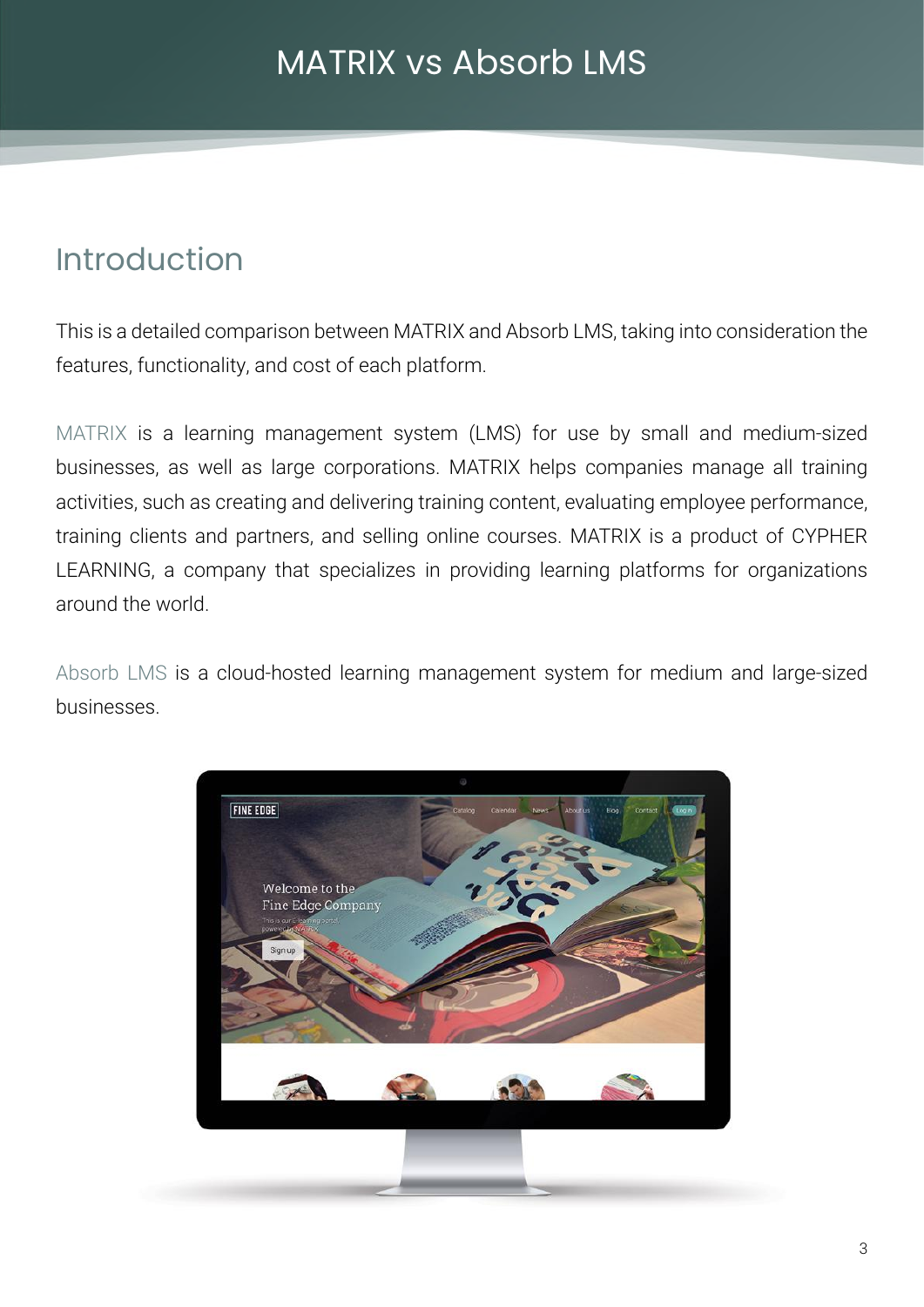## <span id="page-3-0"></span>User interface

The MATRIX interface has a modern, responsive design that automatically adjusts based on the type of device. It provides attractive tile-based dashboards for learners, instructors and administrators, a graphical course catalog, as well as a users and resources catalog. MATRIX also has a unique "activity display" feature that indicates the level of activity within courses and groups using a pulsing indicator on their tiles together with real-time widgets that scroll through the latest activities.

Absorb LMS has a modern interface that is also tile-based, but lacks a graphical users and resources catalog.

Our platform was designed to ensure easy navigation. It provides a pop-out navigation system and shortcuts that allow users to quickly add items such as courses, and go to any area of the site through a single click.

Absorb LMS is relatively easy to navigate for "end" users such as learners, but on the administrative side, it is more complicated to configure the website. For example, to add a new course, a user must: open the main right menu, click on Admin, go to the admin area, go to the Courses tab in the left menu, and then choose Add new course from the right side of the screen. In MATRIX, all these steps are avoided by hovering over the left menu directly from the dashboard and selecting the Add course button.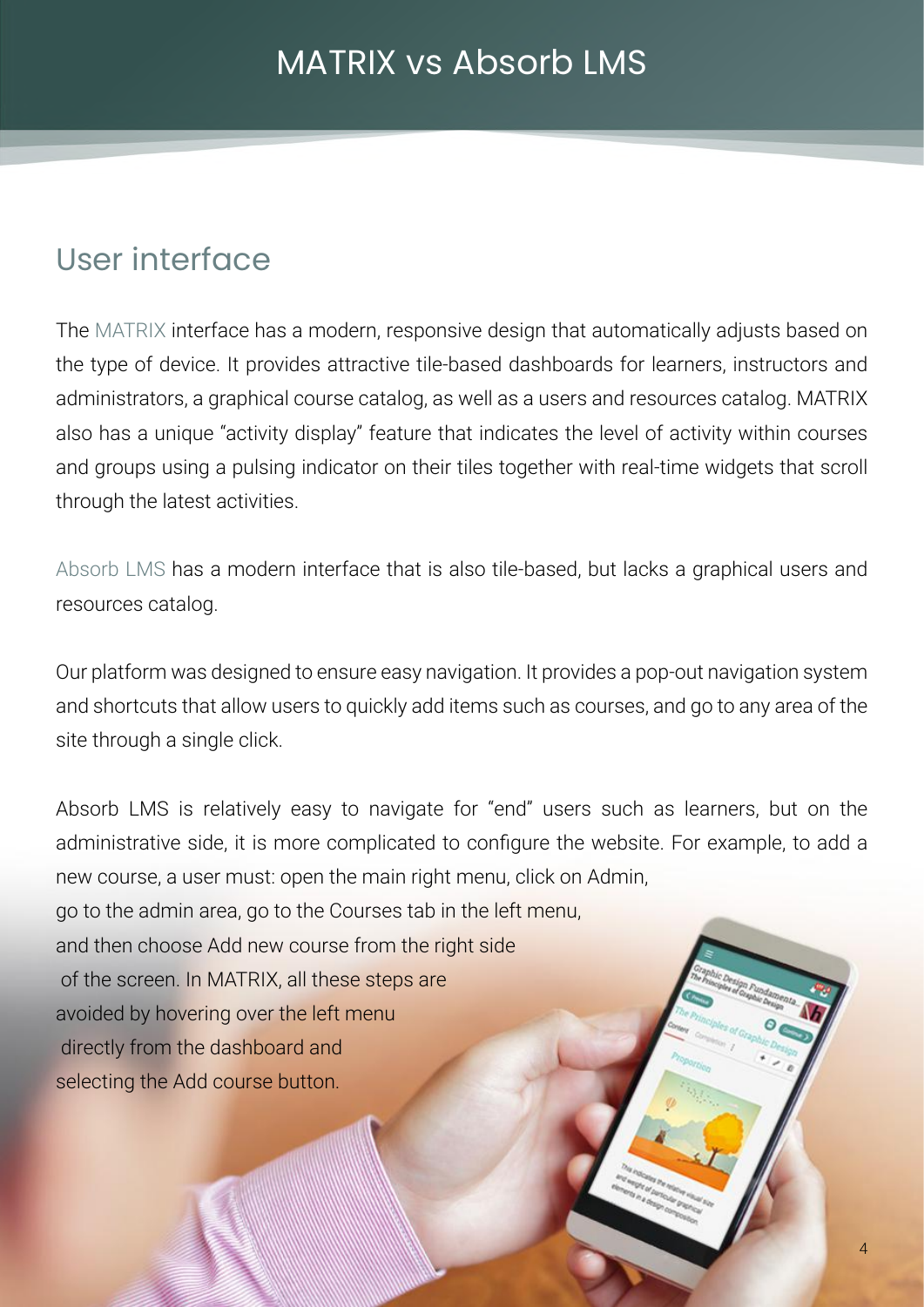At the same time, the MATRIX course layout offers an attractive and easy way to access modules via a tile or row view. Each module has its own description, progress and mastery wheel for learners and information such as which courses award badges and points, or certificates.

The Absorb LMS course layout offers a row view of the modules and shows the progress, but no individual description for each module. At the same time, Absorb LMS doesn't provide quick access to important course areas such as assessments, the list of learners enrolled in the course, chat, or upcoming events.

MATRIX offers support for more than 40 languages, including RTL languages. Absorb LMS has support for 25 languages, but does not adapt its user interface to suit RTL languages.

Our platform also has branded mobile apps for iOS and Android, while Absorb does not offer native apps for its users.

Absorb LMS doesn't have accessibility features such as a high contrast theme, underlined links and screen reader support as MATRIX does.

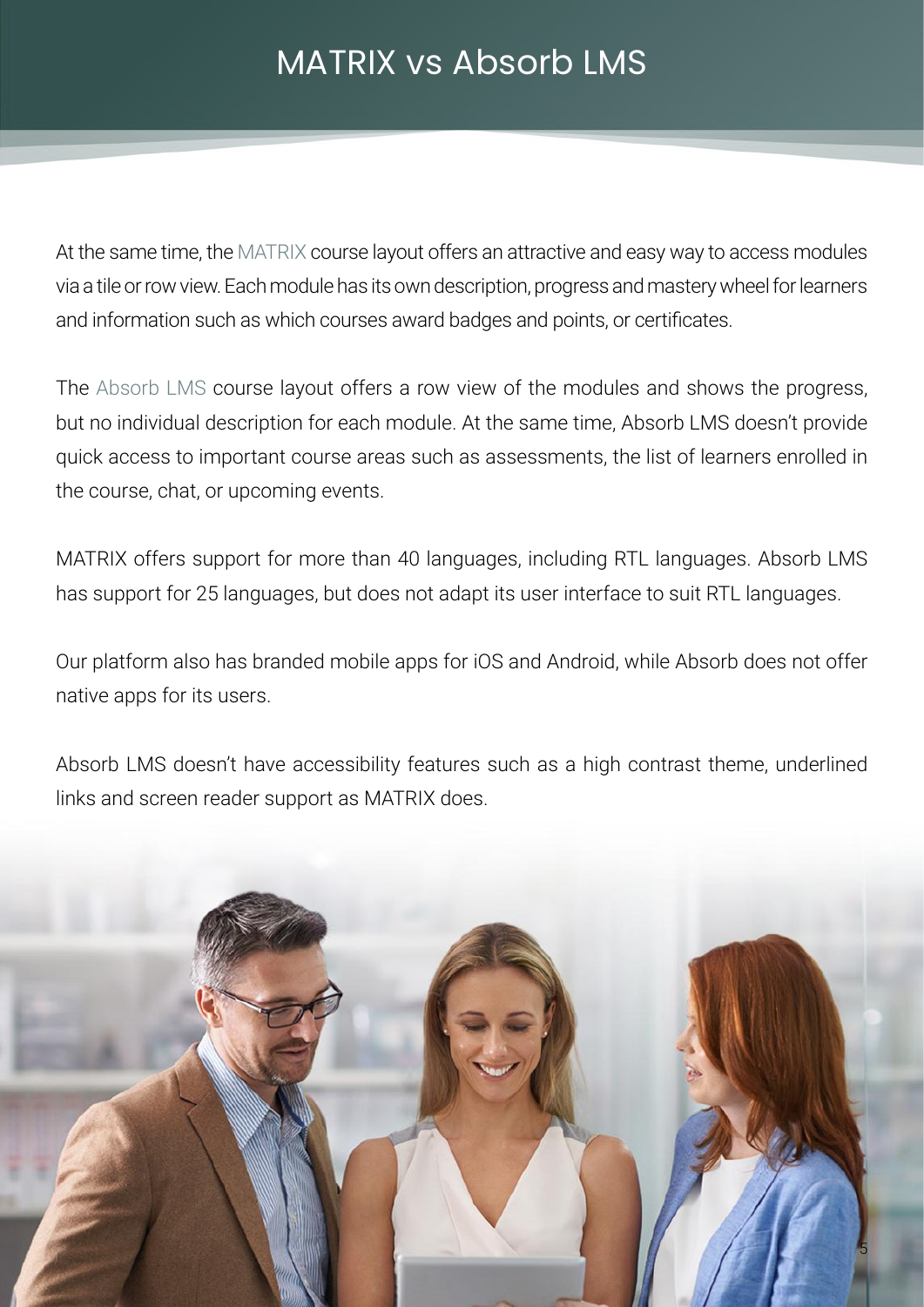## <span id="page-5-0"></span>Ease of use

MATRIX is very intuitive and easy to use. In addition, it includes an online help center with videos, getting started guides, and searchable help content. MATRIX also has a rapid response support forum where staff members typically respond to questions within 15-30 minutes during business hours 24/5.

Absorb LMS is easy to use, offering tutorials, training and a help center. Customer support is available through a forum, live support, email support 24/7, and regular support by phone during business hours.

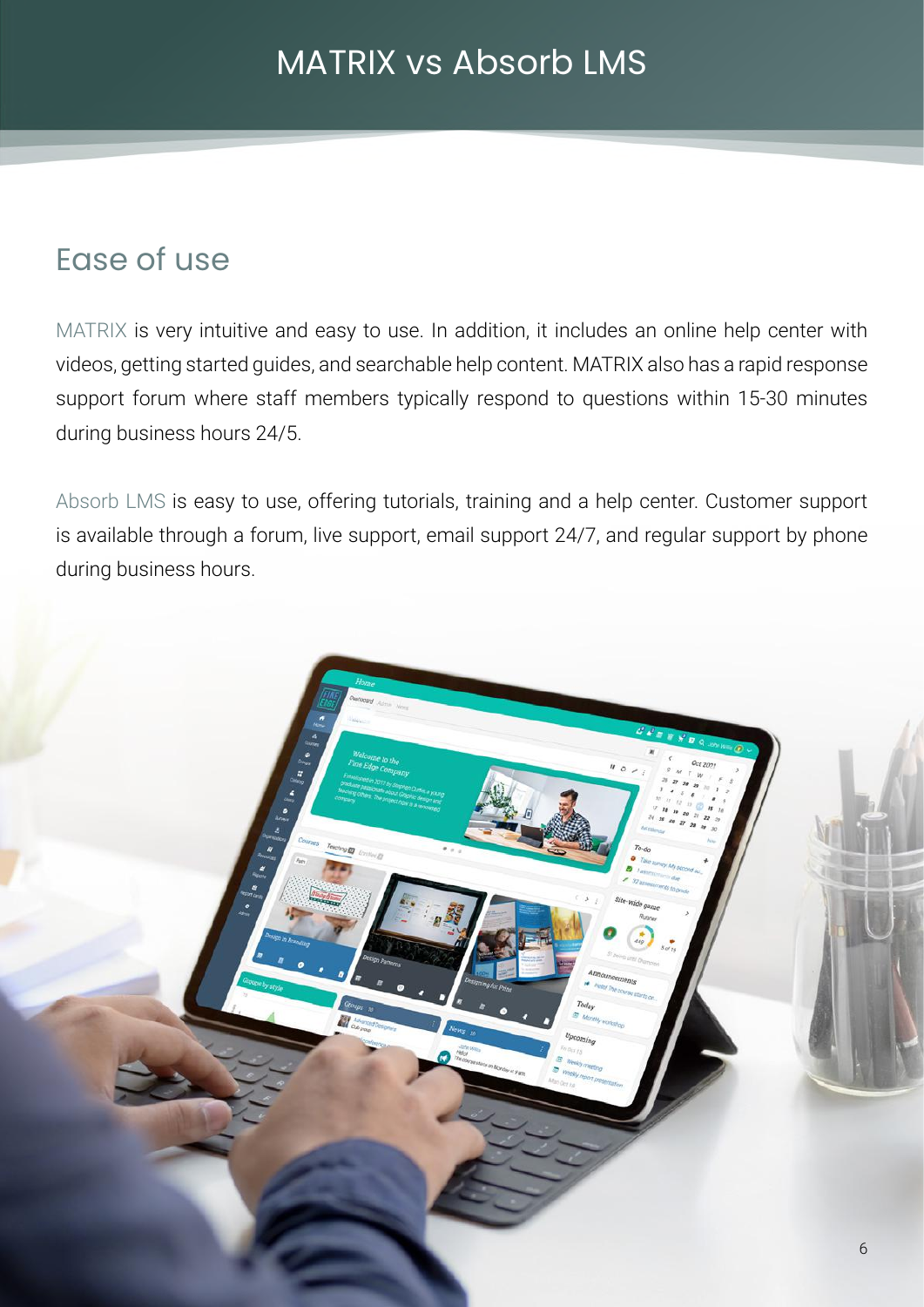## <span id="page-6-0"></span>Features

MATRIX offers a larger feature set than Absorb LMS, including support for more advanced assessment, collaboration and learner engagement options.

#### Creating courses

MATRIX offers a wide range of course options to help companies deliver instructor-led, self-paced, blended or micro learning. Instructors can easily create beautiful courses using the built-in authoring tool that allows them to add content pages, SCORM content, and more. In addition, MATRIX has a learning paths feature, through which learners can complete learning goals such as courses, learning paths and certificates to master one skill.

Using Absorb LMS, instructors can add instructor-led and self-paced courses. A major inconvenience for companies can be the lack of a built-in authoring tool that allows you to add HTML-based content pages. Instead, users can create learning objects such as SCORM and upload files. Absorb LMS does not have a learning paths feature.

7

#### Evaluating performance

MATRIX has 16 types of assessment options, including quizzes, essays, surveys, offline, SCORM, discussion, and team assessments. Instructors can easily see a centralized view of learners' scores, quickly add results, and make changes through the Scores tab.

Absorb LMS offers only 4 assessment types, such as a survey, SCORM, and tasks.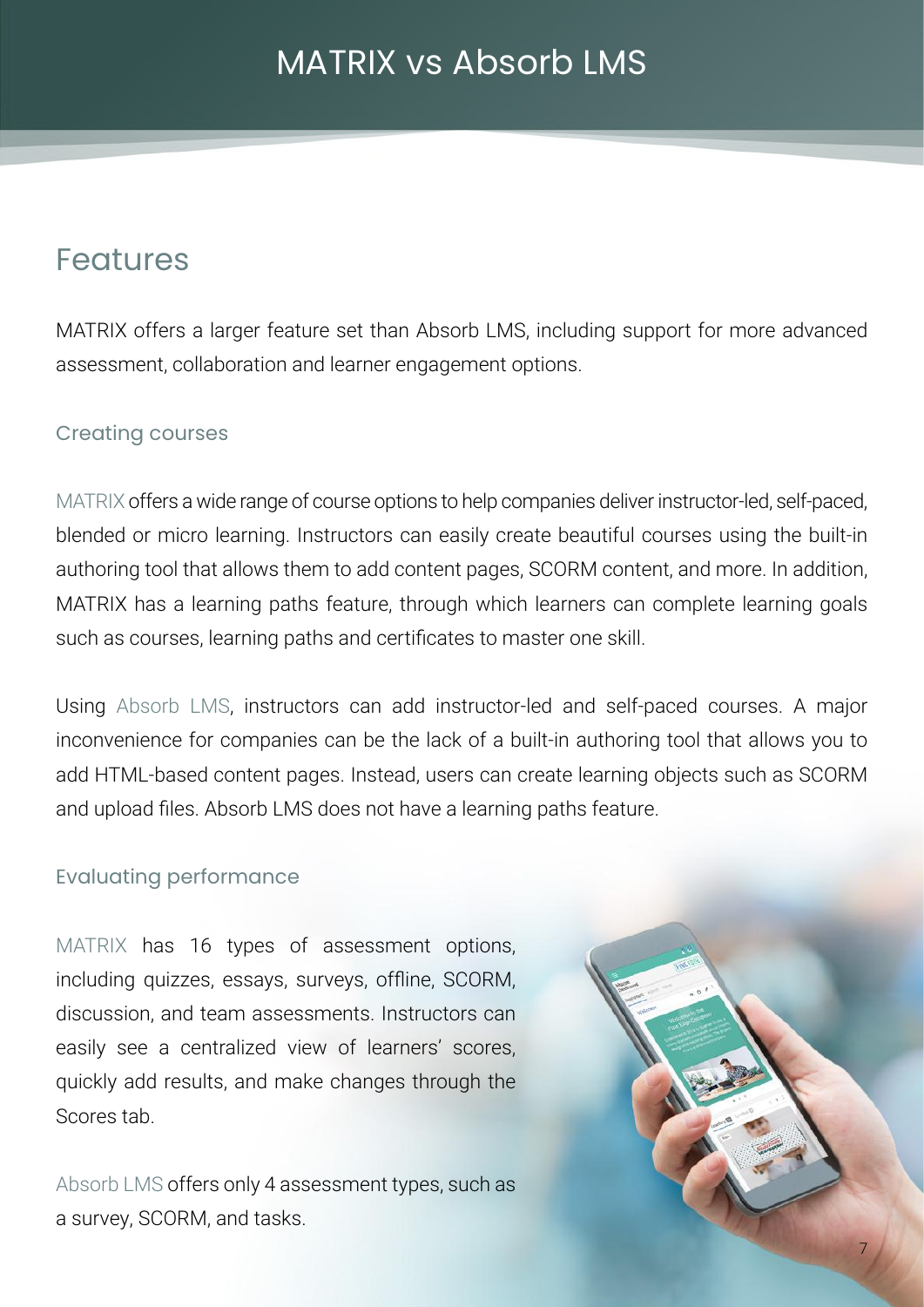#### Collaboration and communication

MATRIX helps users communicate and collaborate through a diverse set of tools, including chat, messages, forums, groups, news feeds, and more. Users can also find relevant course or learning resources in a graphical resources catalog, that is easy to organize into categories and subcategories.

Absorb LMS has a smaller set of communication features, most notably missing a graphical resources catalog, social networking, chat, forum, wiki, and a blog feature. To access more advanced communication features such as billboards and polls, companies have to purchase the Mercury Module, whereas MATRIX has everything included in its pricing plans.

#### Personalization

The automation feature makes training and learning more flexible by allowing MATRIX users to trigger actions in courses, modules, sections, score, assessments, learning paths, goals, groups, game levels, accounts, mastery, and e-commerce.

Absorb LMS has an automation feature, but it is harder to configure and use. For example, the platform has availability rules for automatic enrollment in courses, and accounts, but does not have automation for e-commerce. In addition, it is harder to add actions since users have to define "and/or" rules, which is a complicated process and generally takes more time.

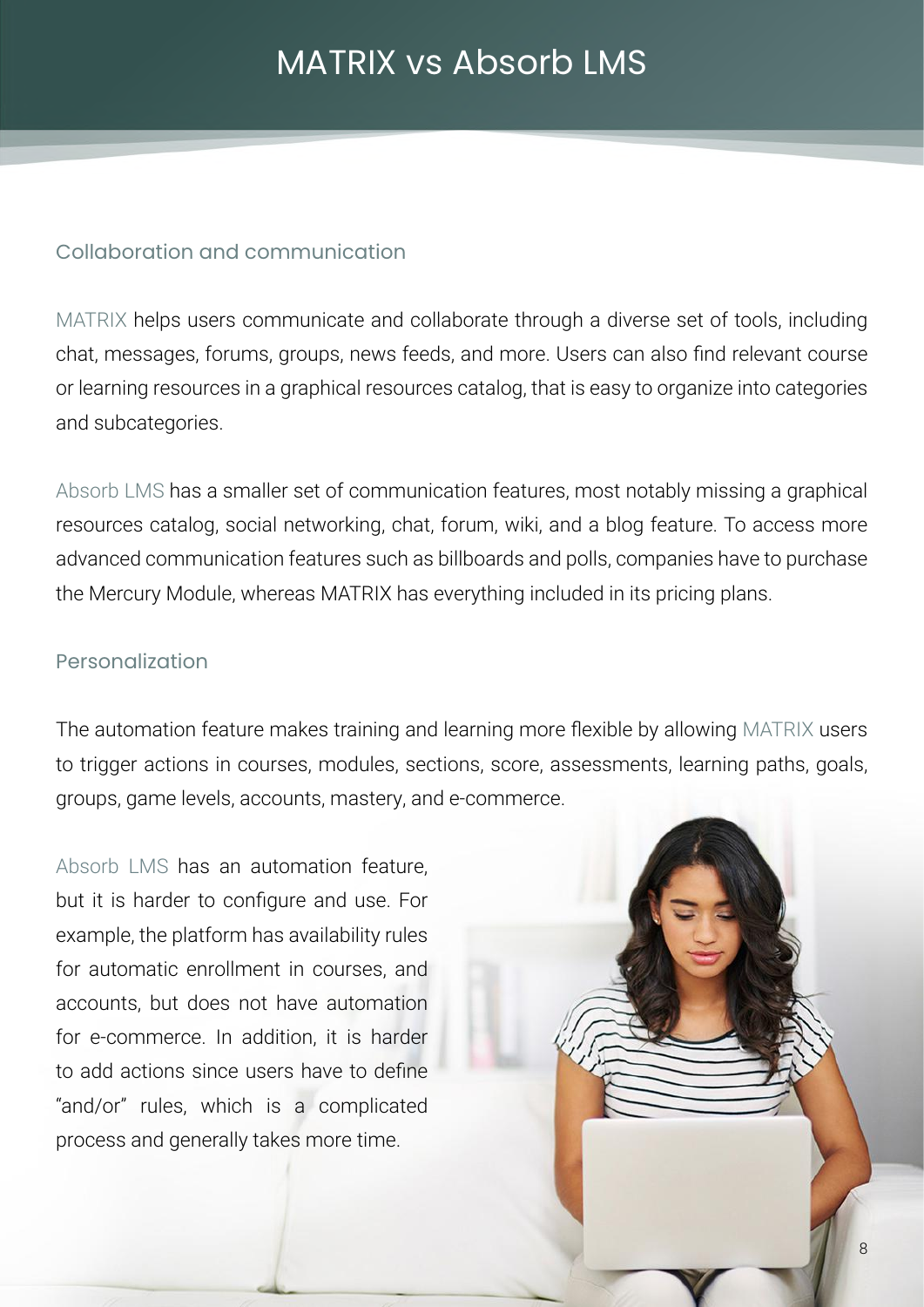MATRIX also has a powerful gamification feature, which is based on automation, complete with game levels, a points and badges system, leaderboards, and team games. Users can add site-wide, course, and learning path games.

Absorb LMS has a gamification feature as part of an add-on called the Mercury Module, but only has a site-wide game option and no badges, levels or team games.

In MATRIX, instructors can use the adaptive learning feature to dynamically personalize what content learners see in courses depending on their performance. Absorb does not have a similar feature.

#### Customization

Our platform allows you to create a branded visitor portal in which companies can showcase their courses through a public course catalog, add an about, contact or even public blog page. They also have a wide array of customization options such as adding an image carousel and custom HTML.

The Absorb LMS visitor portal does not have a public catalog or as many customization options as MATRIX does.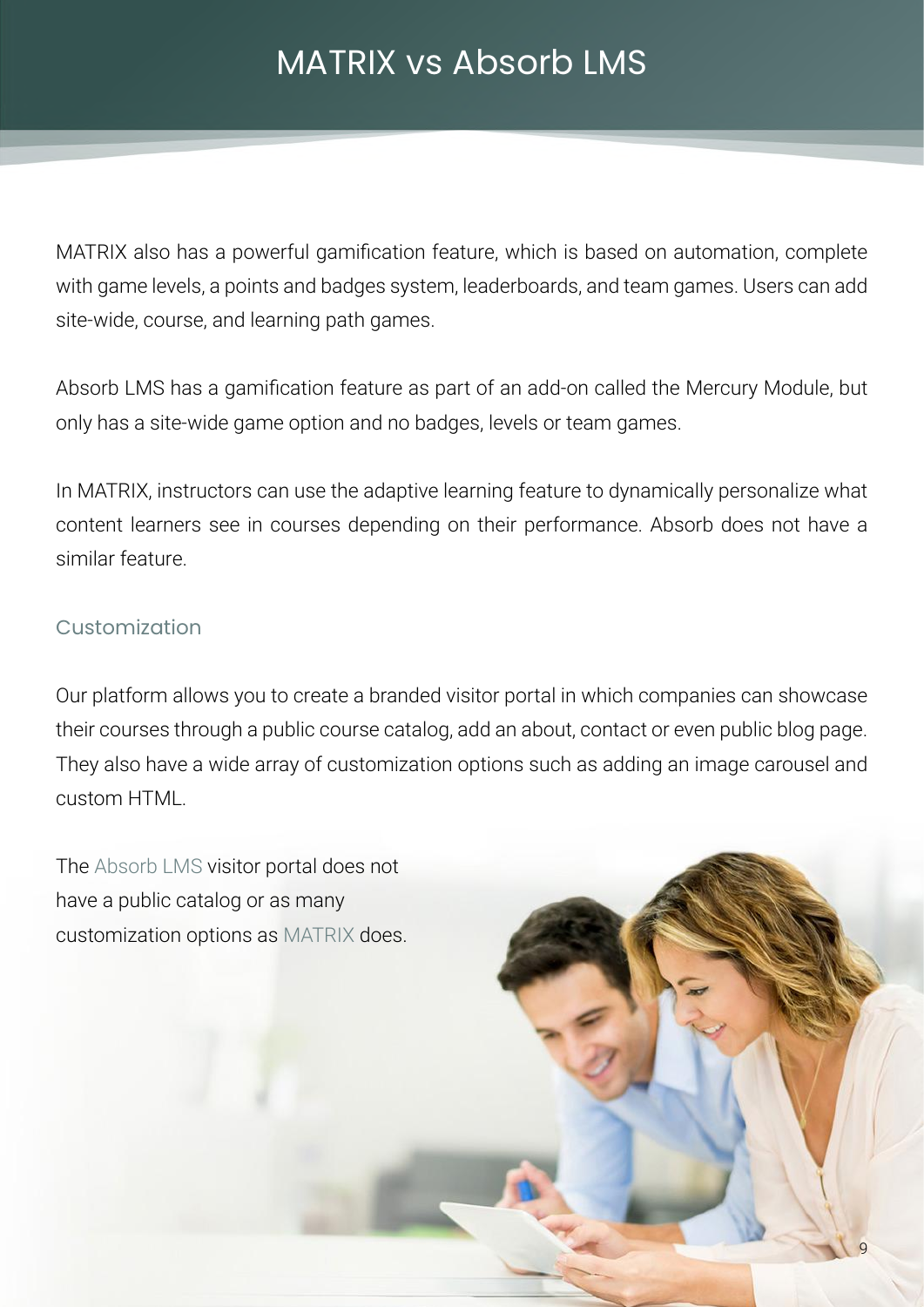#### Selling courses

MATRIX has integrated e-commerce functionality, allowing users to sell courses, learning paths, bundles, subscriptions, and digital media. MATRIX also provides a wide range of options for marketing learning content, such as course ratings and reviews, Mailchimp integration, a special affiliates account, and SEO features.

Absorb LMS has a separate add-on for e-commerce and users have fewer options when it comes to selling learning content. For example, there is no option for selling subscriptions, learning paths, or digital media. There are no advanced marketing tools such as course ratings and reviews, SEO, affiliates, or Mailchimp integration.

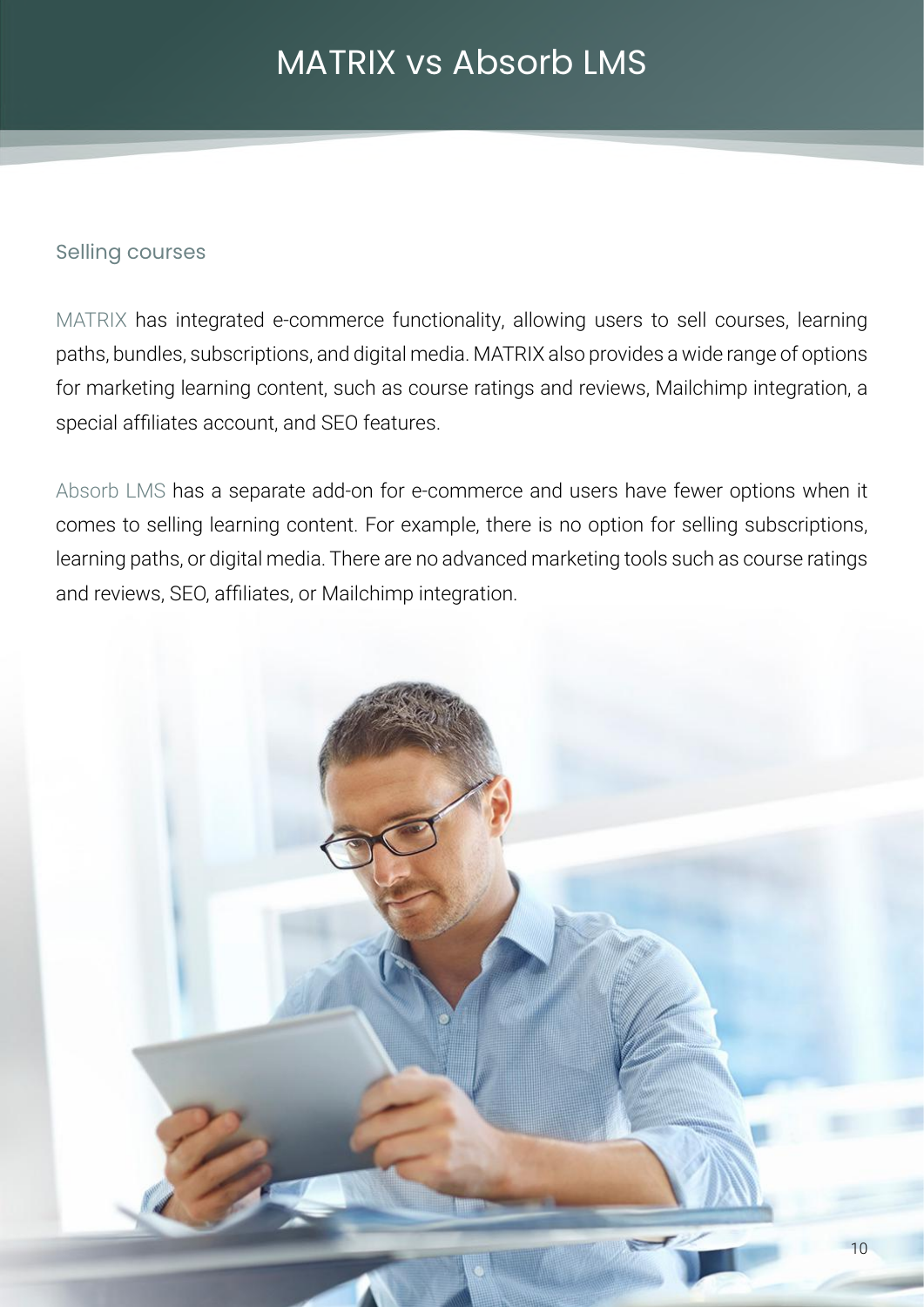Here is a list of some of the features included with MATRIX that are not supported by Absorb LMS:

#### User interface

- Full-screen customizable visitor portal
- Graphical resources catalog
- Graphical users catalog
- Activity display

#### Content

- Micro learning
- Built-in authoring tool with HTML content page creation
- Drip content
- Adaptive learning
- Public blog
- Ad-hoc reporting

#### Collaboration

- Chat
- Wiki
- Blog
- Automatic translation of messages and forum posts
- Native mobile apps for iOS and Android
- Customizable visitor portal
- Support for more than 40 languages, including RTL languages

- Content sync
- Complex gamification feature with badges, game levels, and different game types
- Graphic badge gallery and builder
- Assessment features such as quiz, essay, debate, team, and discussions
- Graphical course catalog
- Automation

- Public profiles
- Archiving learners
- Accessibility features
- Learner help desk
- LTI, QTI and CCF standards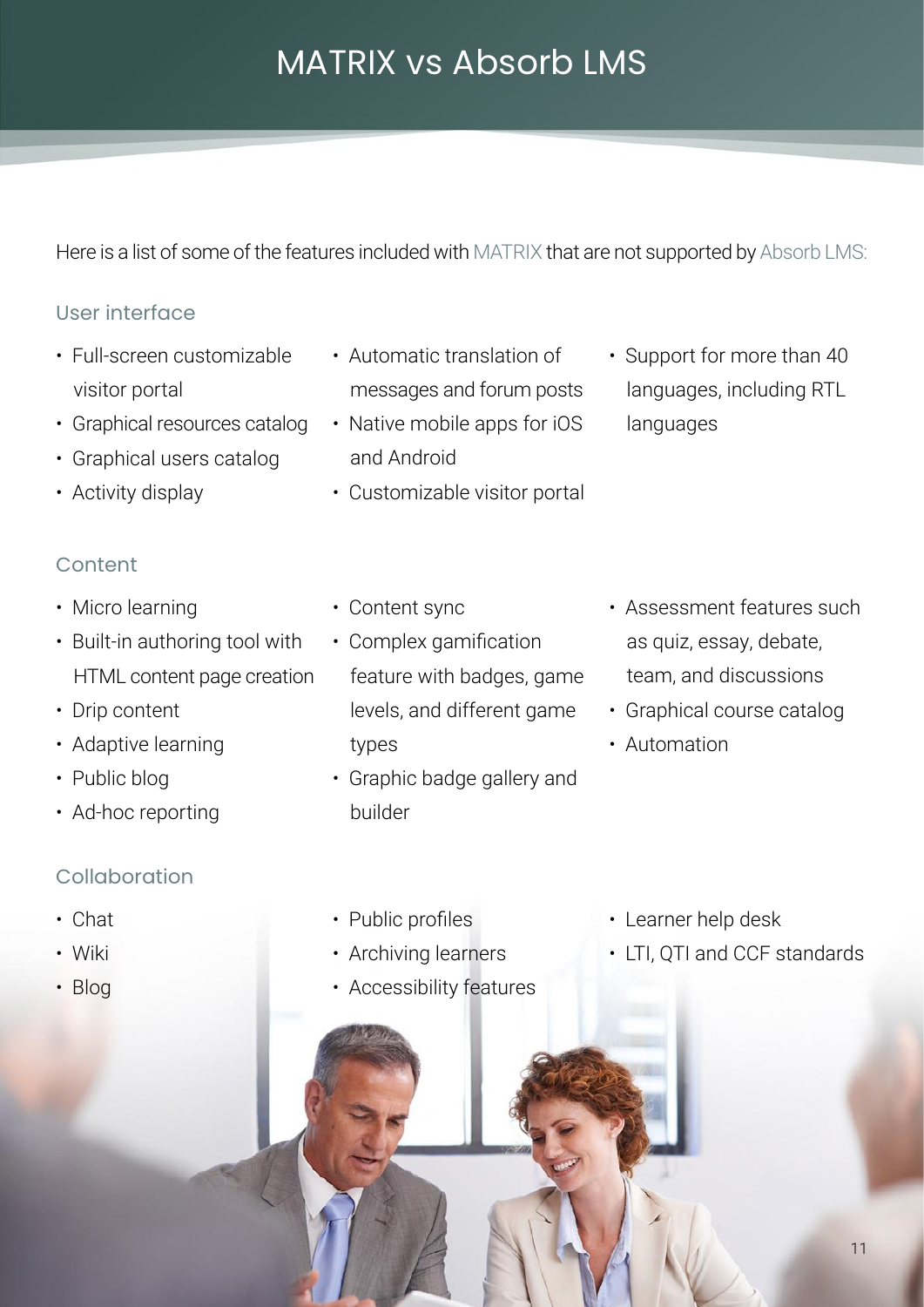#### E-commerce

- Integrated with the automation system
- Sell learning paths
- Subscriptions

#### Integrations

- Integration with 1,500+ apps via Zapier
- OneDrive and OneDrive for Business
- Panopto
- Turnitin

#### Web conferencing tools

- GoToTraining
- Kaltura

#### Payment gateways

- PayUbiz
- PayU Latam

#### **Others**

- Branded mobile apps
- Graphical dashboards
- Custom logo
- Internationalization
- Digital media
- Bundles
- SEO features
- Affiliate marketing
- Unicheck
- Equella
- CometChat
- MathJax
- MS Immersive Reader
- MS OneNote
	-
- 
- Mailchimp integration
- Course reviews
- Flexible coupon codes
- Bulk discounts
- H5P
- Social Networking
- Go1
- Udemy

• GoToWebinar



- 
- 
- Google Meet

### • MS Teams

- PagSeguro
- Flywire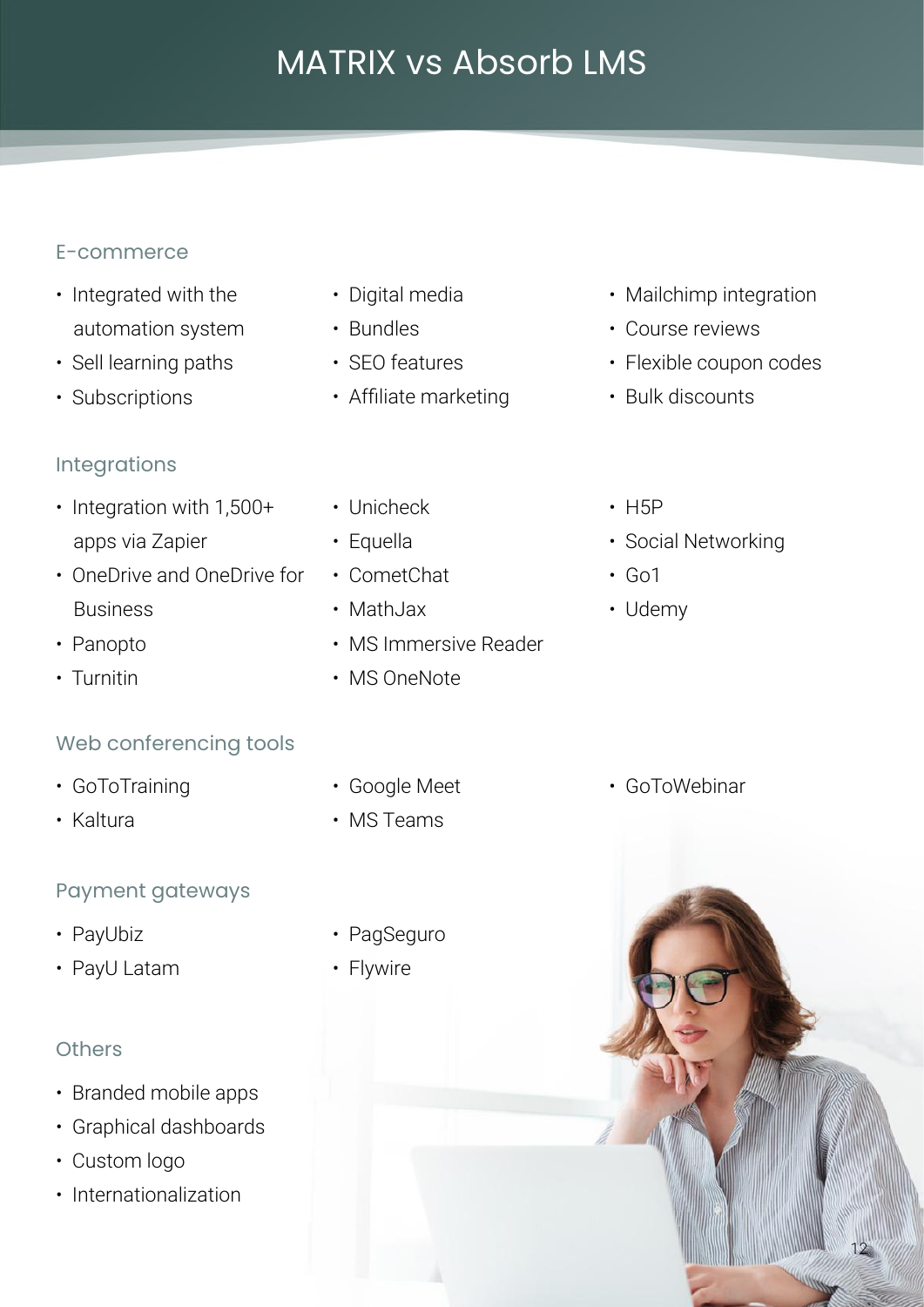## <span id="page-12-0"></span>Cost

MATRIX LMS plans range from \$549/month for 100 active learners (monthly billing), to \$4,699/month for 3,500 active learners (monthly billing). There is a discount for yearly billing. There are no setup fees, cancellation fees, storage fees, bandwidth fees, support fees, or other hidden costs. MATRIX offers advanced features, such as full e-commerce functionality in each of the pricing plans.

The Absorb LMS basic package starts at around \$400/month and can reach approximately \$1,200/month for 500 users. Plus, there are additional costs such as a one-time setup fee and subscription to add-ons for advanced reporting, communication and e-commerce features. The Mercury Module, for example, is around \$440/month.